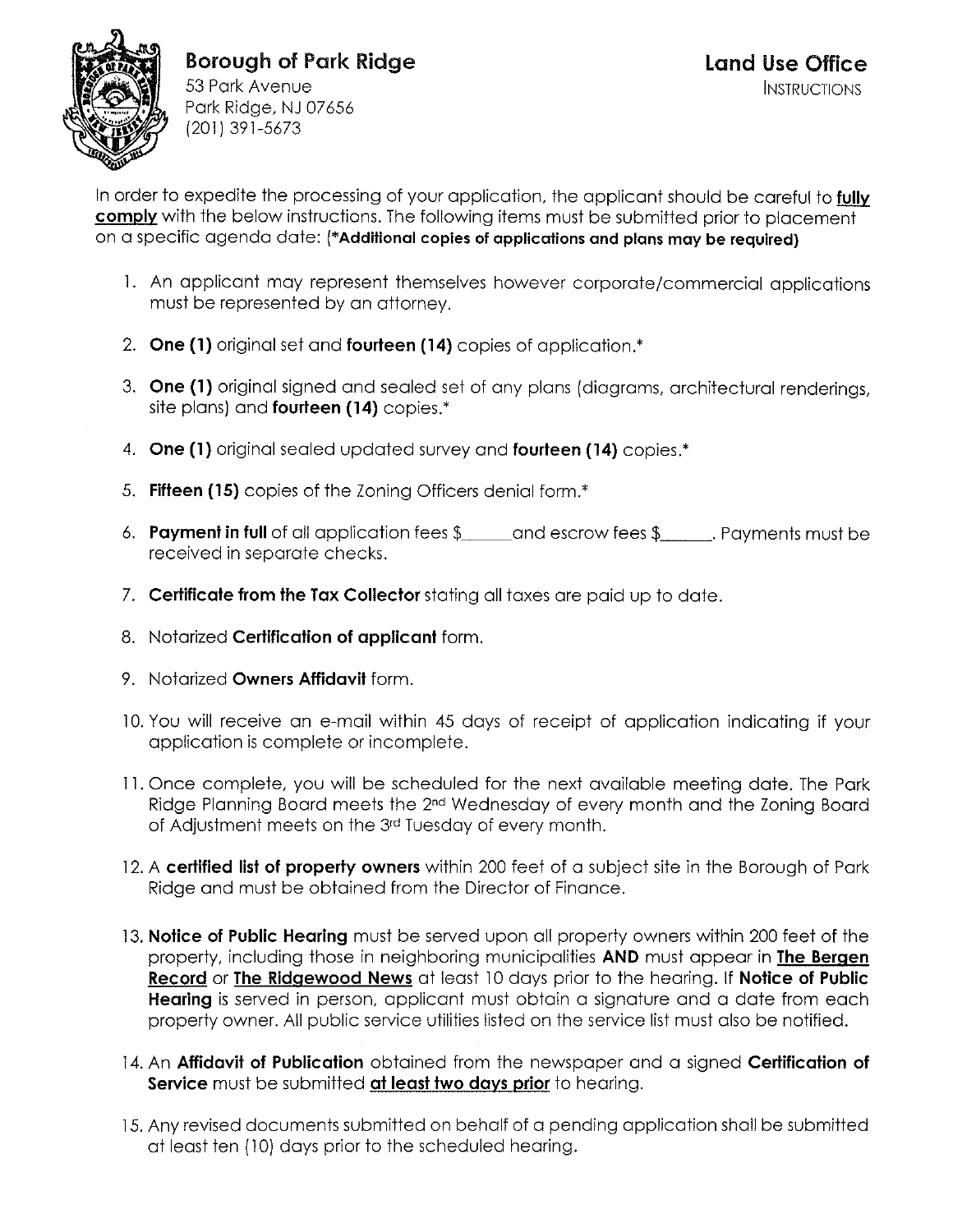

# BOROUGH OF PARK RIDGE ZONING OFFICE

55 Park Avenue Park Ridge, **NJ.** 07656 **Tel: 201-573-1800 Ext. 506 Fax: 201-391-**7130

> **Tonya Tardibuono Zoning Officer Planning** & **Zoning Boards Secretary**  ttardibuono@parkridgeboro.com

Please check off and return a copy of this checklist with your completed application. The following shall be submitted in complete collated sets. All plans must be folded, not rolled.

# **GENERAL REQUIREMENTS**

- [] One (1) original and fourteen (14) fully executed application forms.\*
- [] One (1) original signed and sealed copy of all plans and fourteen (14) copies.\*

[1 One (1) original updated survey and fourteen (14) copies.<sup>\*</sup>

[] Fifteen (15) copies of the Zoning Officer denial form.<sup>\*</sup>

[] Payment in full of all application and escrow fees. Separate checks required.

[ ] One (1) Certificate from the Tax Collector stating all taxes are paid up to date.

[ ] One (1) Certification of applicant (must be notarized).

[] One (1) Owners affidavit (must be notarized)

\* Addition copies may be required

# **CVARIANCE**

[ ] Title block containing name of applicant and owner, preparer, lot and block numbers and date prepared.

[] Space for signatures of Chairman and Board Secretary.

[ ] Scale of map both written and graphic.

[] North arrow.

[ ] Zoning district in which parcel is located complete with all zone criteria.

[ ] Location of existing buildings and structures, including fences and retaining walls.

[ ] All existing and proposed impervious surfaces are to be shown.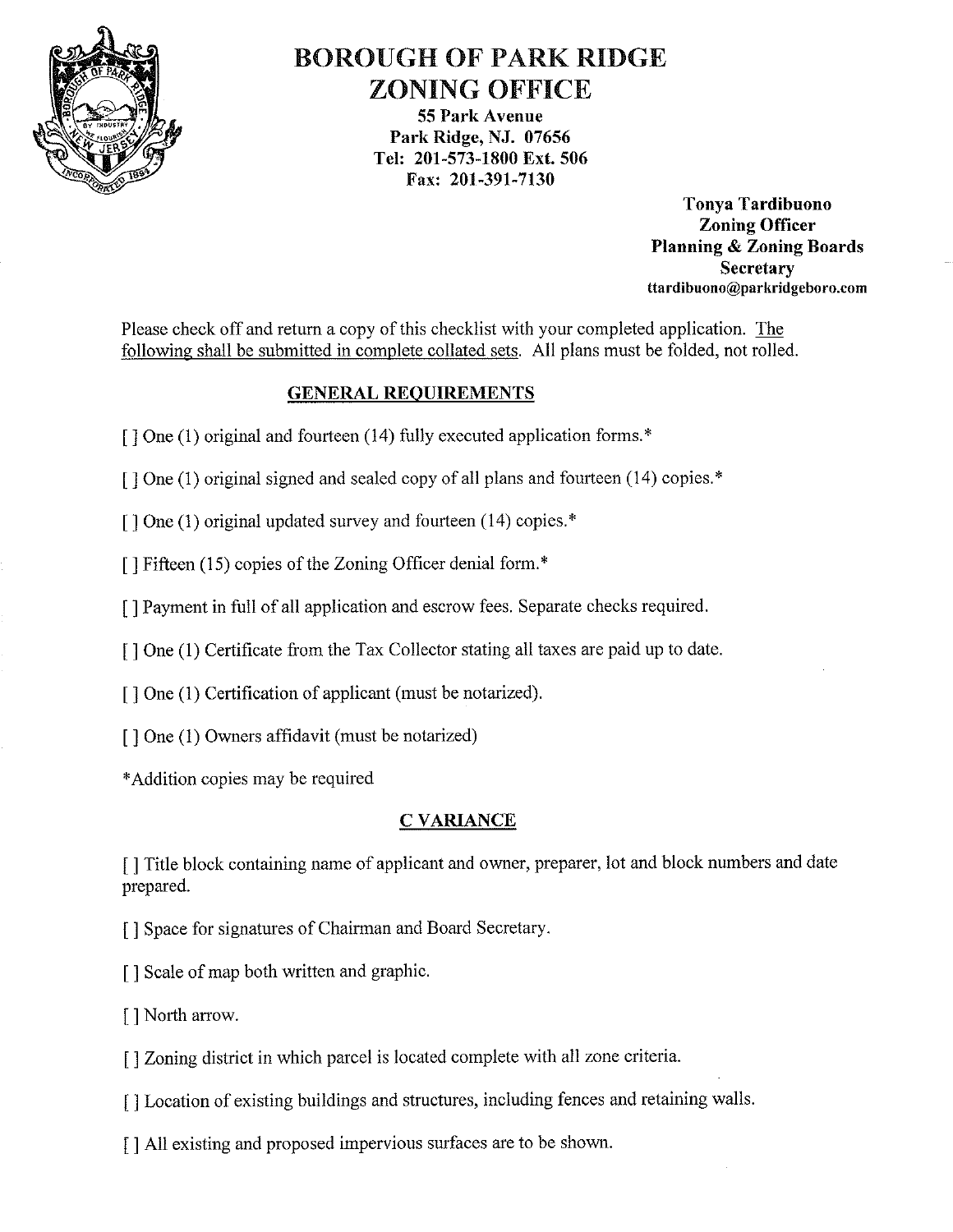[] Location of existing and proposed easements or rights-of-ways.

 $\lceil$  ] Landscape plan & lighting plan.

[ ] List of requested variances and waivers from any requirements, together with a statement of reasons why same should be granted (If applicable).

[ ] Proposed Stormwater Management Measures (If applicable).

# **DVARIANCE**

[ ] Title block containing name of applicant and owner, preparer, lot and block numbers and date prepared.

[] Space for signatures of Chairman and Board Secretary.

[ ] Scale of map.

[ ] North arrow.

[ ] Zoning district in which parcel is located complete with all zone criteria.

[ ] Location of existing buildings and structures, including fences and retaining walls.

[ ] All existing and proposed impervious surfaces are to be shown.

[ ] Location of existing easements and proposed or rights-of-ways.

[ ] Landscape plan & lighting plan.

[ ] List of requested variances and waivers from any requirements, together with a statement of reasons why same should be granted (If applicable).

[ ] Proposed Stormwater Management Measures (If applicable).

 $\lceil$ ] Existing & proposed contours to determine the natural drainage of the land.

[ ] A general description of the proposed development and a brief assessment of its effect on the site, adjacent properties and the neighborhood. Including but not limited to effects upon the natural environment, land use patterns, traffic and circulation, visual factors, utilities and drainage.

**\*\*\*Failure to submit all of the above documents will cause your application to be deemed incomplete for consideration by the Board. This will delay your application hearing and cause you additional expense for the Board's professionals to perform additional reviews for your application.**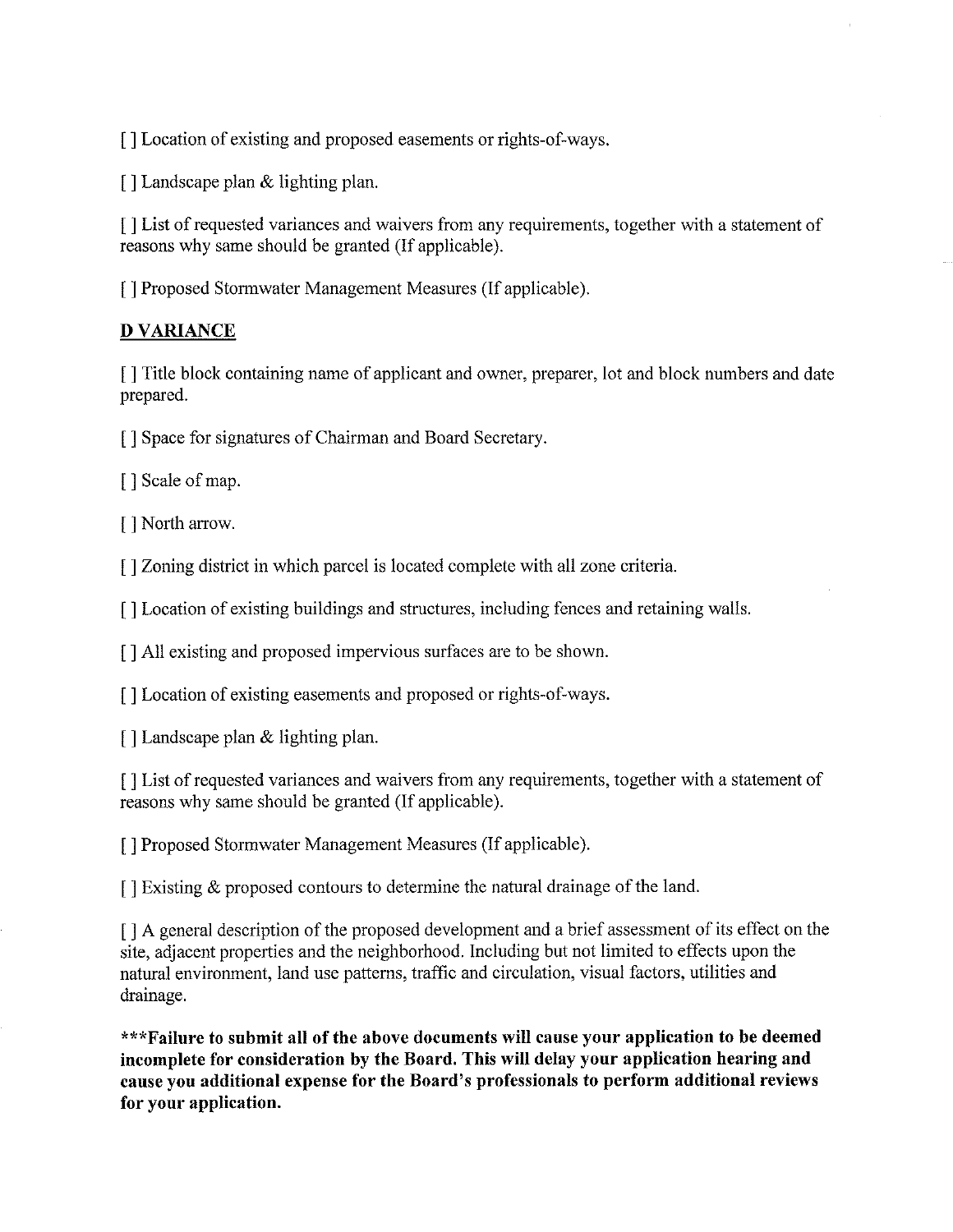

Park Ridge, NJ 07656 (201) 391-5673

**Borough of Park Ridge**<br>53 Park Avenue<br>Application of Appeal to the Zoning Board of Adjustment Application of Appeal to the Zoning Board of Adjustment

| For Office Use Only:               |  |
|------------------------------------|--|
| Date Received:<br>Application $#:$ |  |
| Escrow:                            |  |
| Filing Feet                        |  |

Date: **Filing Fe** 

# **Subject Property:**

| Zone: <u>www.communications.communications.com</u> | $\begin{tabular}{c} Lot: \end{tabular}$ |  |
|----------------------------------------------------|-----------------------------------------|--|
|                                                    |                                         |  |
| <b>Applicant Information:</b>                      |                                         |  |
|                                                    |                                         |  |
|                                                    |                                         |  |
|                                                    |                                         |  |
|                                                    |                                         |  |
|                                                    |                                         |  |
| Is the above listed applicant:                     |                                         |  |
| An individual                                      |                                         |  |
| A partnership                                      |                                         |  |
| A corporation                                      |                                         |  |
|                                                    |                                         |  |

\*If partnership or corporation, state the names and addresses of all stockholders or individual partners owning at least 10% of its stock of any class, or at least 10% of the interest in the partnership: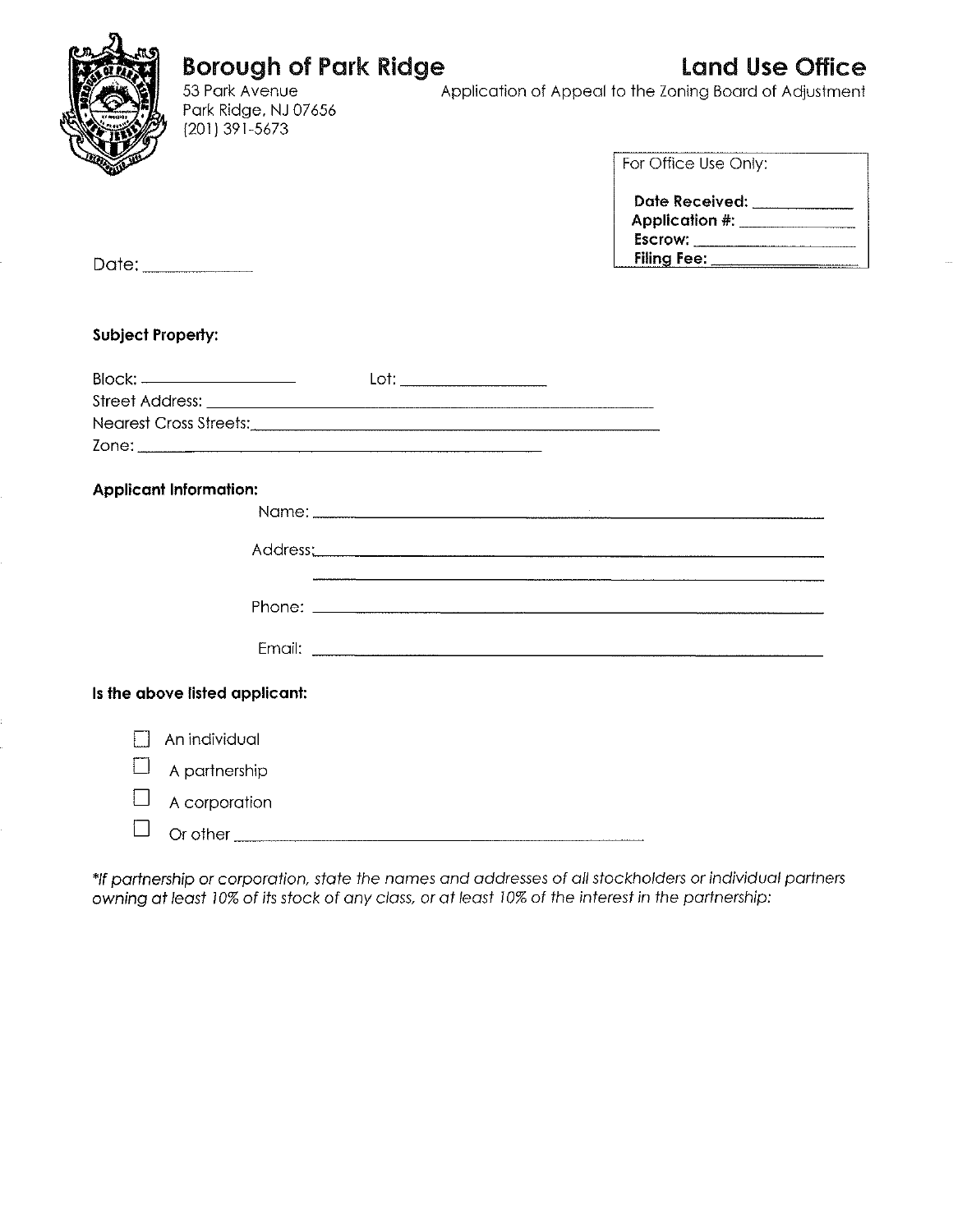| To whom should correspondence and notices be sent?<br>Is the applicant the owner of record of the subject property? Y / N<br>If No, who is the applicant?<br>Contract purchaser<br>$\mathsf{L}$<br>Contract tenant<br>Attorney for record owner |  |
|-------------------------------------------------------------------------------------------------------------------------------------------------------------------------------------------------------------------------------------------------|--|
|                                                                                                                                                                                                                                                 |  |
|                                                                                                                                                                                                                                                 |  |
|                                                                                                                                                                                                                                                 |  |
|                                                                                                                                                                                                                                                 |  |
|                                                                                                                                                                                                                                                 |  |
|                                                                                                                                                                                                                                                 |  |
|                                                                                                                                                                                                                                                 |  |
|                                                                                                                                                                                                                                                 |  |
|                                                                                                                                                                                                                                                 |  |
|                                                                                                                                                                                                                                                 |  |
|                                                                                                                                                                                                                                                 |  |
|                                                                                                                                                                                                                                                 |  |
|                                                                                                                                                                                                                                                 |  |
|                                                                                                                                                                                                                                                 |  |
|                                                                                                                                                                                                                                                 |  |
|                                                                                                                                                                                                                                                 |  |
|                                                                                                                                                                                                                                                 |  |
|                                                                                                                                                                                                                                                 |  |
|                                                                                                                                                                                                                                                 |  |
|                                                                                                                                                                                                                                                 |  |

**Please describe the nature of the variance relief requested:** 

**Have there been any previous proceedings before the Park Ridge Planning Board or Zoning Board of Adjustment?** If yes, *please give details* of *proceedings and outcome.*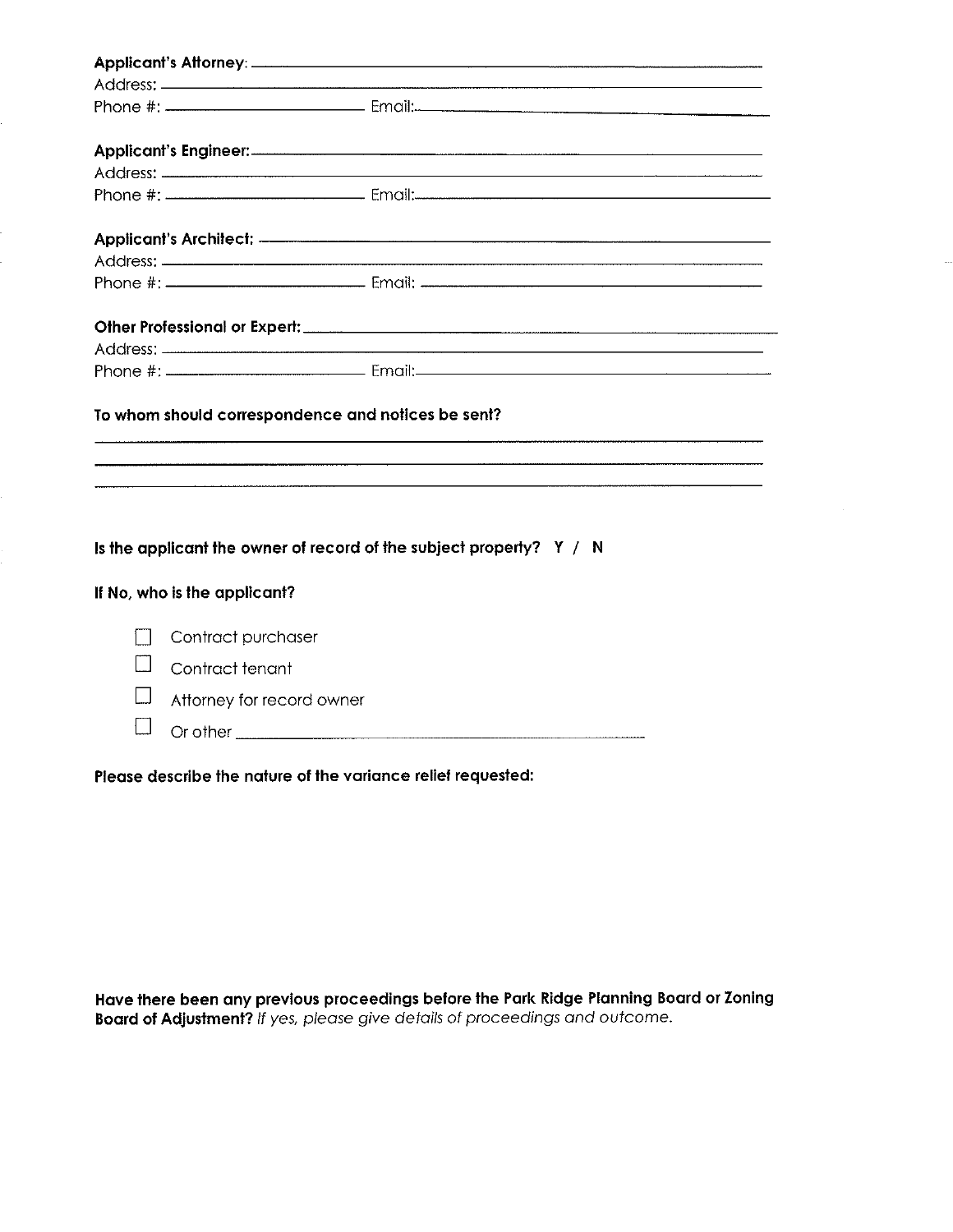# **CERTIFICATION OF PAYMENT OF TAXES**

# **ADDRESS: \_\_\_\_\_\_\_\_\_\_\_\_\_\_\_\_\_\_\_\_\_\_\_ \_**

| Date: ______________                                                          |
|-------------------------------------------------------------------------------|
|                                                                               |
|                                                                               |
| Park Ridge, hereby certify that the property taxes on the property known as,  |
| Block (s) _________, Lot (s) _______, as shown on the Borough Tax Assessment  |
| Maps, have been paid through the _________________ quarter and that the taxes |
| on the aforementioned property are not past due nor are there any             |
| penalties, assessments, or interest due or outstanding as of this date.       |
|                                                                               |
|                                                                               |
| <b>Signature of Tax Collector</b>                                             |
|                                                                               |

**Please contact the Borough's Tax Collector Jessica Mazzarella at 201-573-1800 x 513 or E-Mail jmazzarella@parkridgeboro.com for this information.**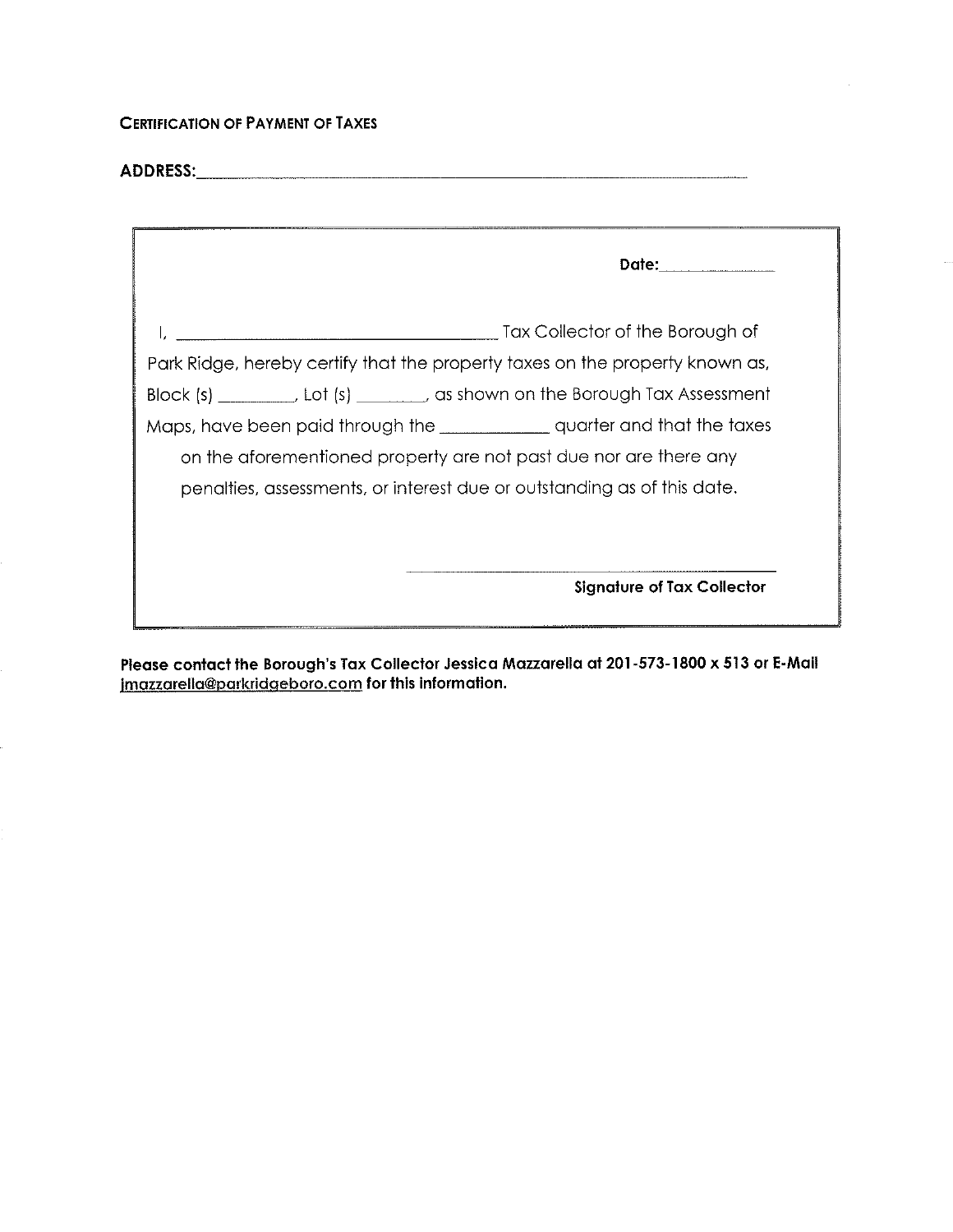## **CERTIFICATION OF APPLICANT**

# **SUBJECT PROPERTY: \_\_\_\_\_\_\_\_\_\_\_\_\_\_\_\_\_\_ \_**

| II, (We,) the undersigned applicant(s) being duly sworn, upon my (our) oath(s) depose<br>and say that the statement contained herein are true to the best of my (our)<br>knowledge, information, and belief. |  |
|--------------------------------------------------------------------------------------------------------------------------------------------------------------------------------------------------------------|--|
|                                                                                                                                                                                                              |  |
|                                                                                                                                                                                                              |  |
| Subscribed and sworn to me before this electronic day of the control of the subscribed and sworn to me before this                                                                                           |  |
|                                                                                                                                                                                                              |  |
| Notary Public                                                                                                                                                                                                |  |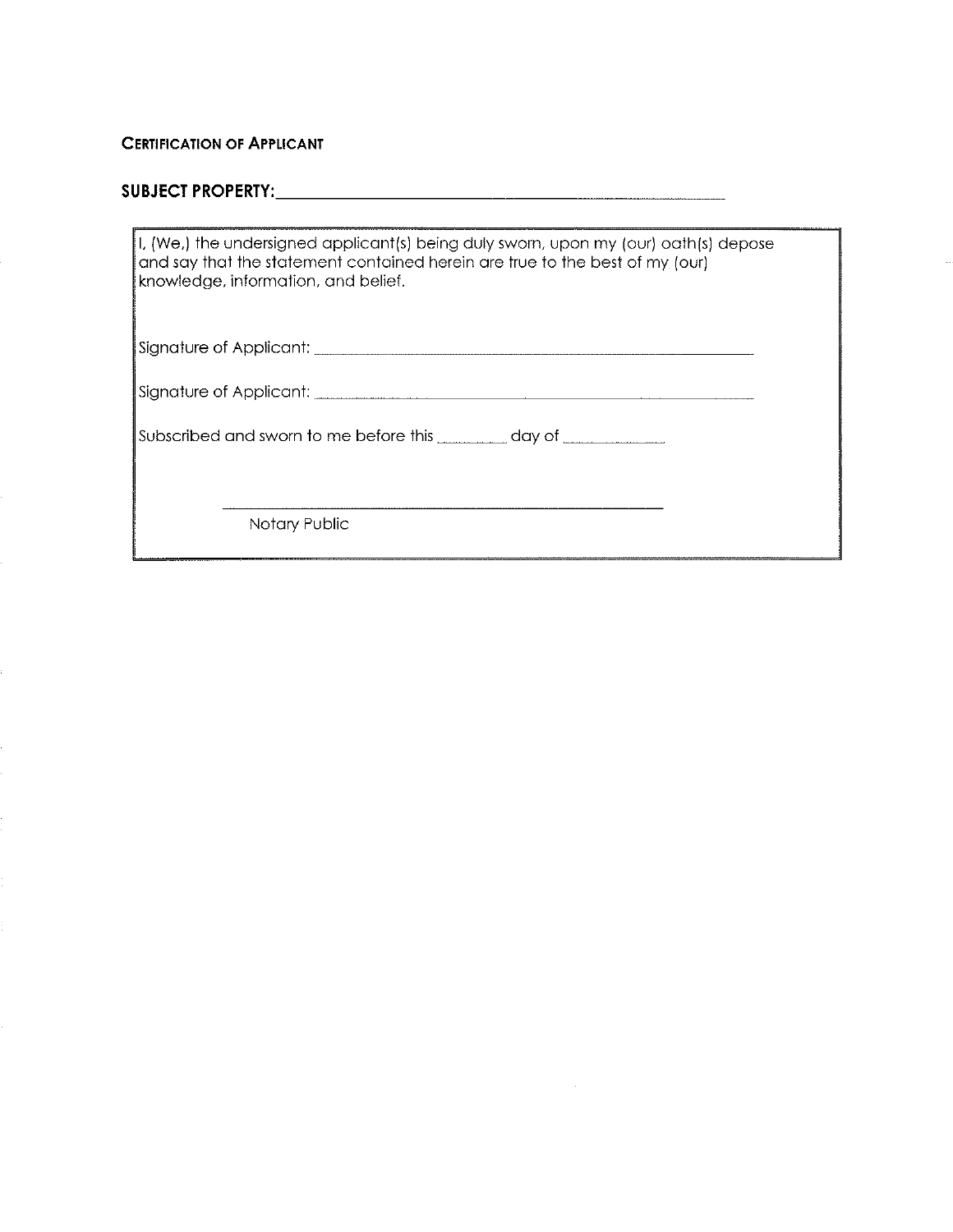#### **OWNER'S AFFIDAVIT/ AUTHORIZATION - CORPORATE**

### **STATE OF NEW JERSEY) ss: COUNTY OF BERGEN)**

-----------~ of full age, being duly sworn according to law, upon his/her oath deposes and says:

l. I am (office) \_\_\_\_\_\_\_\_\_\_\_\_ of \_\_\_\_\_\_\_\_\_\_\_\_\_\_\_\_ a corporation of the State of With its principal office at

- 2. I am, by virtue of my office, authorized to bid said corporation to the representations and agreements contained in this affidavit.
- 3. Said corporation is the owner of premises in the Borough of Park Ridge known as \_\_\_\_\_\_\_\_\_\_\_\_\_\_ and also known as Block \_\_\_ Lot on the current tax map.
- 4. Said corporation has authorized \_\_\_\_\_\_\_\_\_\_ to make the foregoing application to the Planning Board or the Zoning Board of Adjustment, on my (our) behalf, and I (we) agree to be bound by the decision of the Board, including all terms and conditions made a part thereof.
- 5. Said corporation has not authorized any other person to make such an application on its behalf.

Subscribed and sworn to me before this \_\_\_\_\_\_\_ day of \_\_\_\_\_\_\_\_\_\_, 20 \_\_\_

Notary Public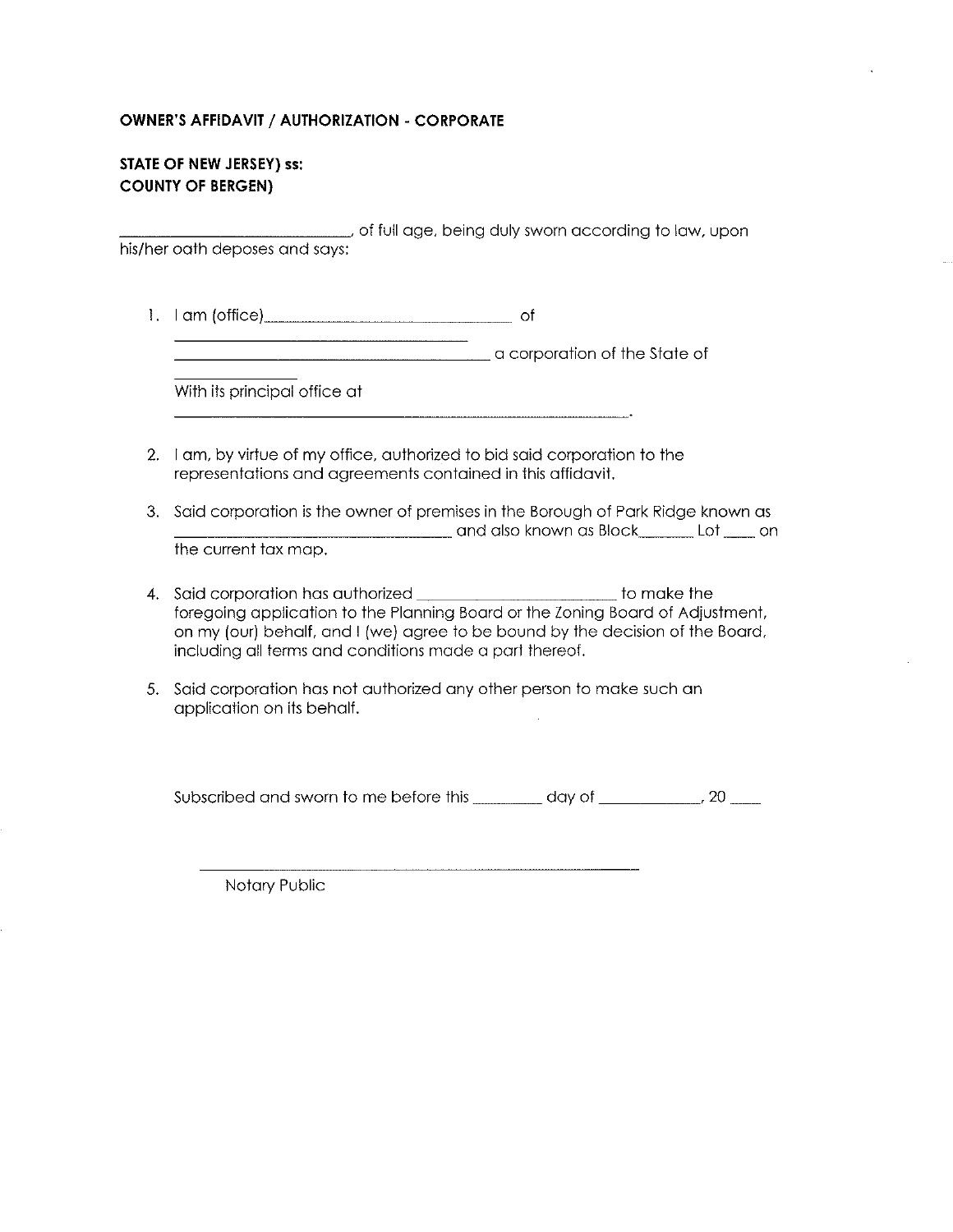#### **OWNER'S AFFIDAVIT/AUTHORIZATION - INDIVIDUAL**

## **STATE OF NEW JERSEY) ss: COUNTY OF BERGEN** )

\_\_\_\_\_\_\_\_\_\_\_\_ , of full age, being duly sworn according to law, upon his/her oath deposes and says:

- 1. I (we) am (are) the owners of premises in the Borough of Park Ridge known as \_\_\_\_\_\_\_\_\_\_\_\_\_\_\_\_\_ and also known as Block \_\_\_\_\_\_\_ Lot \_\_\_\_\_ on the current tax map.
- 2. Complete below if application is made by other than owner(s): My (our) \_\_\_\_\_\_\_\_\_\_ , is hereby authorized and empowered to make application to the Planning Board or the Zoning Board of Adjustment, on my (our) behalf, and I (we) agree to be bound by the decision of the Board, including all terms and conditions made a part thereof.

Subscribed and sworn to me before this \_\_\_\_\_\_\_\_ day of \_\_\_\_\_\_\_\_\_\_\_\_, 20 \_\_\_\_

Notary Public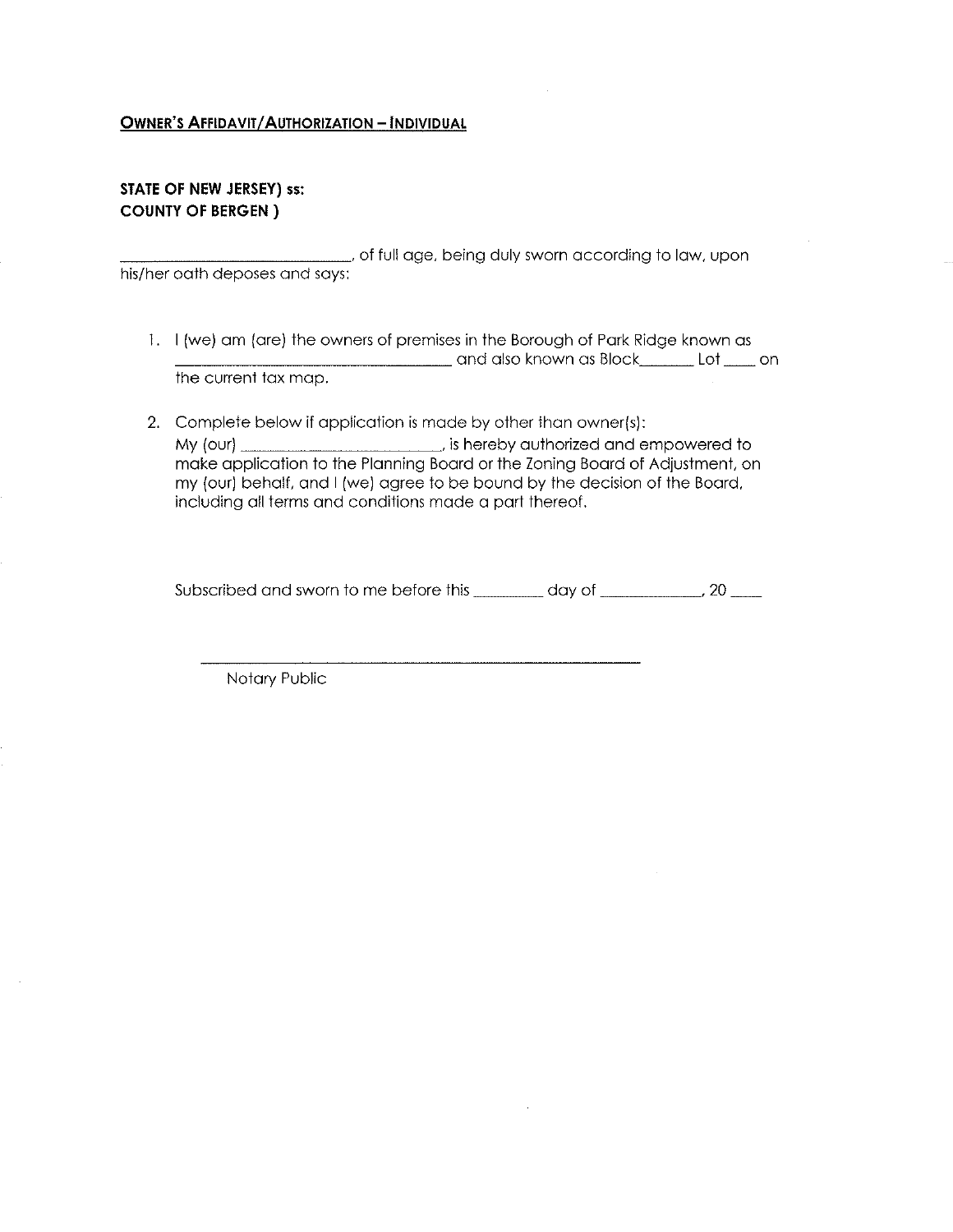

**Borough of Park Ridge**  53 Park Avenue Park Ridge, NJ 07656

(201) 391-5673

**DATE: \_\_\_\_ \_** 

Tax Office:

Kindly provide the undersigned within (7) days, a certified list if all property owners of record within 200 feet of the following:

| STREET ADDRESS: |     |  |
|-----------------|-----|--|
| BLOCK:          | LO. |  |

It is understood that the said list will be mailed, e-mailed or picked up at the Tax Office. A fee of \$10.00 will be paid either in cash or by a check made out to the Borough of Park Ridge.

| <b>Applicant Name:</b> | ______ |
|------------------------|--------|
|------------------------|--------|

Applicant Address: \_\_\_\_\_\_\_\_\_\_\_\_\_\_\_\_\_\_\_\_\_\_\_\_\_\_\_ \_

Applicant E-Mail Address: \_\_\_\_\_\_\_\_\_\_\_\_\_\_\_\_\_\_\_\_\_\_\_\_ \_

Applicant Phone Number: \_\_\_\_\_\_\_\_\_\_\_\_\_\_\_\_\_\_\_\_\_\_\_\_ \_

**\*\*Please contact the Borough's Tax Collector Jessica Mazzarella at 201-573-1800 x 513 or E-Mail imazzarella@parkridgeboro.com with any questions about this form.**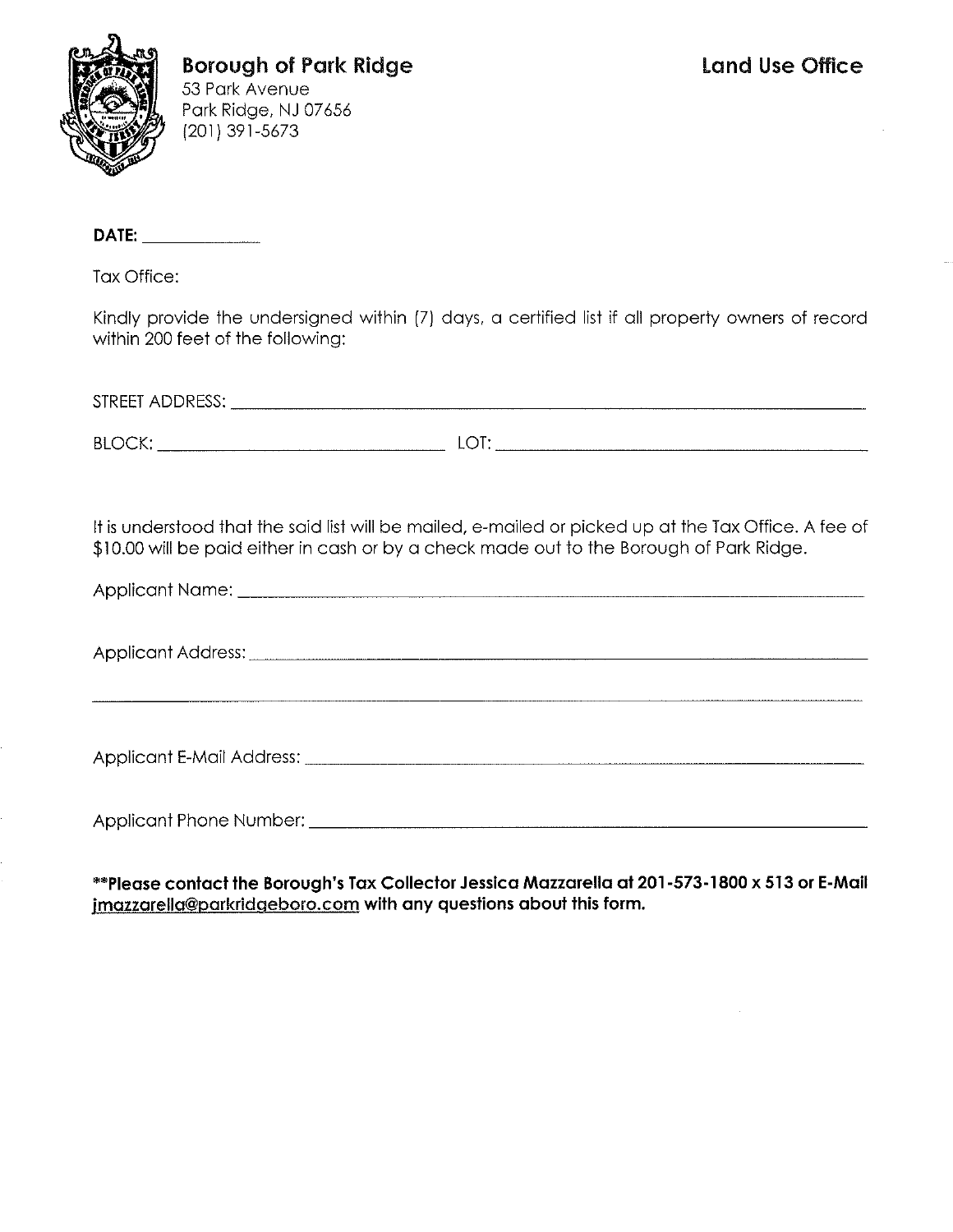### NOTICE OF HEARING PARK RIDGE ZONING BOARD OF ADJUSTMENT

VARIANCE (S) REQUESTED: (relief requested)

Address of property requiring variance: (ADDRESS)

This is to notify that the undersigned owners of Lot \_ Block \_ on the Borough Tax Assessment Map shall appear before the Park Ridge Zoning Board of Adjustment on (date) at 8:00 pm, in the Council Chambers of the Municipal Building 55 Park Ave, Park Ridge, NJ for the purpose of seeking (relief sought) and any other variances that should become apparent in the course of testimony. The purpose of this Notice is to afford the public, if they so desire, to appear before the said Zoning Board of Adjustment at the time and place designated above for the purpose of being heard with respect to this application.

All documents and maps relevant to this application are on file in the land Use Office Monday through Friday (excluding legal holidays) from 9:00 am to 4:00 pm.

(Owners) (Address) Park Ridge, NJ

(SAMPLE PUBLICATION) TO BE PUBLISHED IN THE RIDGEWOOD NEWS OR THE RECORD)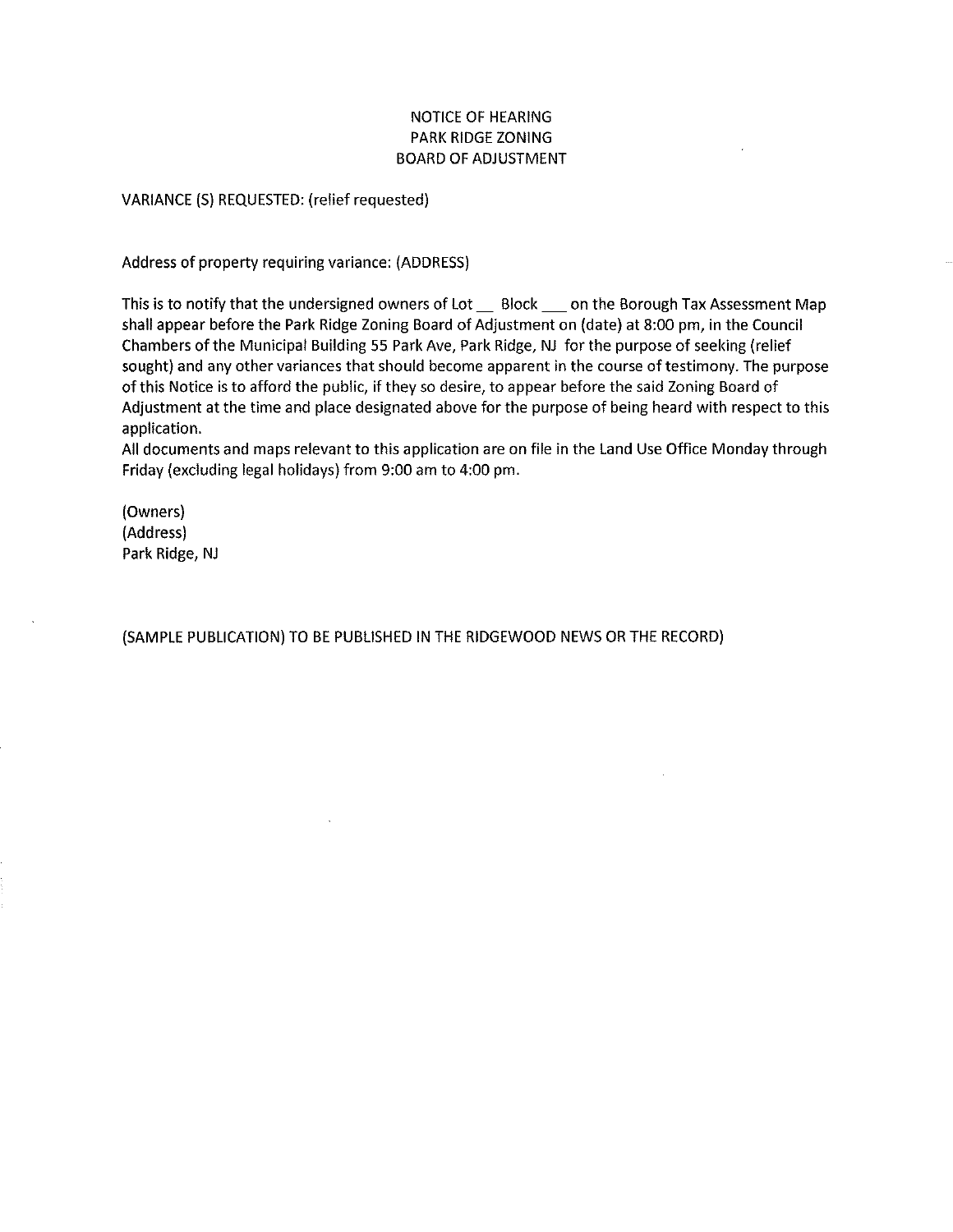#### **CERTIFIED MAILING WITH RETURN RECIEPT REQUESTED DIRECTIONS**

#### **If any of this information is not submitted,** II **WILL delay your hearing. If notice is improper, It will have to be completed again for the future hearing date.**

The Notice of Public Hearing sample included in the application must be sent Certified Mail

|                                                                                                                                                                                                                                                                                                 |                                                                                                                                                                                                                                          | Return Receipt Requested at least ten (10) days prior to the scheduled hearing date. |
|-------------------------------------------------------------------------------------------------------------------------------------------------------------------------------------------------------------------------------------------------------------------------------------------------|------------------------------------------------------------------------------------------------------------------------------------------------------------------------------------------------------------------------------------------|--------------------------------------------------------------------------------------|
| <b>Contract Communication of the Contract Contract Contract Contract Contract Contract Contract Contract Contract</b><br>ERR - ELECTRONIC RETURN RECEPT<br>l nich secondur<br>BUTHING RENEW SERVICE<br>HERENTICUMER HER STOP<br><b>Billi</b><br>ATIM ALS SUFFICIATED.<br>COVERSTOR, BY HOUGHEST | a bayan yang taun 1972. Bu yang bara dalam kalendar dan bayan dan menganjukan penganjukan penganjukan pada sel<br>Debase Contains on<br>Flat Naribat -<br>%) (насыл баруунун к. М.:Атараба)<br>Библага У, Хара тээглэг<br>Сомоосуны стан |                                                                                      |
| THE KINY TONE<br>2116 9042 9550 2837 5567<br>Z Max Hanri                                                                                                                                                                                                                                        | 1. Device Face<br>K. smaller.<br>Lepters Blsk.<br><b>Americanes</b><br>k hanssarkis<br>(小 よやと)<br>$1$ . The section $\sim$                                                                                                               |                                                                                      |
| <b>地址高速度通道</b>                                                                                                                                                                                                                                                                                  | Jour SE2001-25 USS  Jackson Engineers                                                                                                                                                                                                    |                                                                                      |

Complete name and full address as written on the List of Property Owners within 200' from the Tax Assessor must be completed on both the green and white receipt and the white receipt must be stamped by the post office with the date sent.



The notice must be **published** in either **The Bergen Record** or **The Ridgewood News** at least ten **(10) days prior** to the scheduled hearing date,

The "Certification of Service" located in the application must be completed, signed, and notarized and submitted to the Land Use Office no less than one (1) day prior to the scheduled hearing date.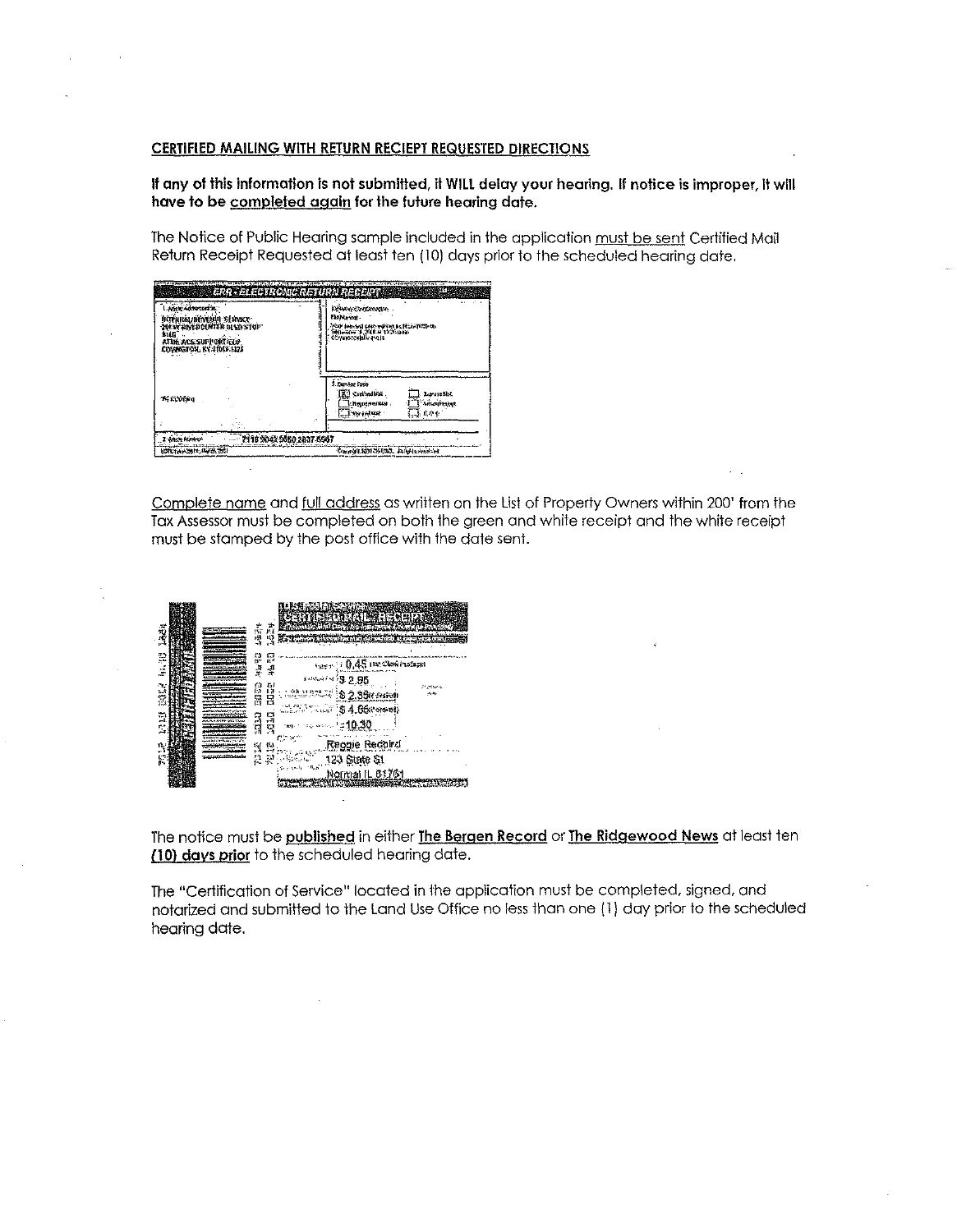### **CERTIFICATION OF SERVICE**

# **SUBJECT PROPERTY: \_\_\_\_\_\_\_\_\_\_\_\_\_\_\_\_\_\_ \_**

I, \_\_\_\_\_\_\_\_\_\_\_\_\_\_\_\_ certify that on, mailed in the Post Office via Certified Mail, Return Receipt Requested, an envelope containing a copy of the Notice attached addressed to each of the persons on the attached list at the address as show.

I, \_\_\_\_\_\_\_\_\_\_\_ certify that on----------~ I personally served a copy of the Notice attached addressed to each of the persons on the attached list as shown.

(signature)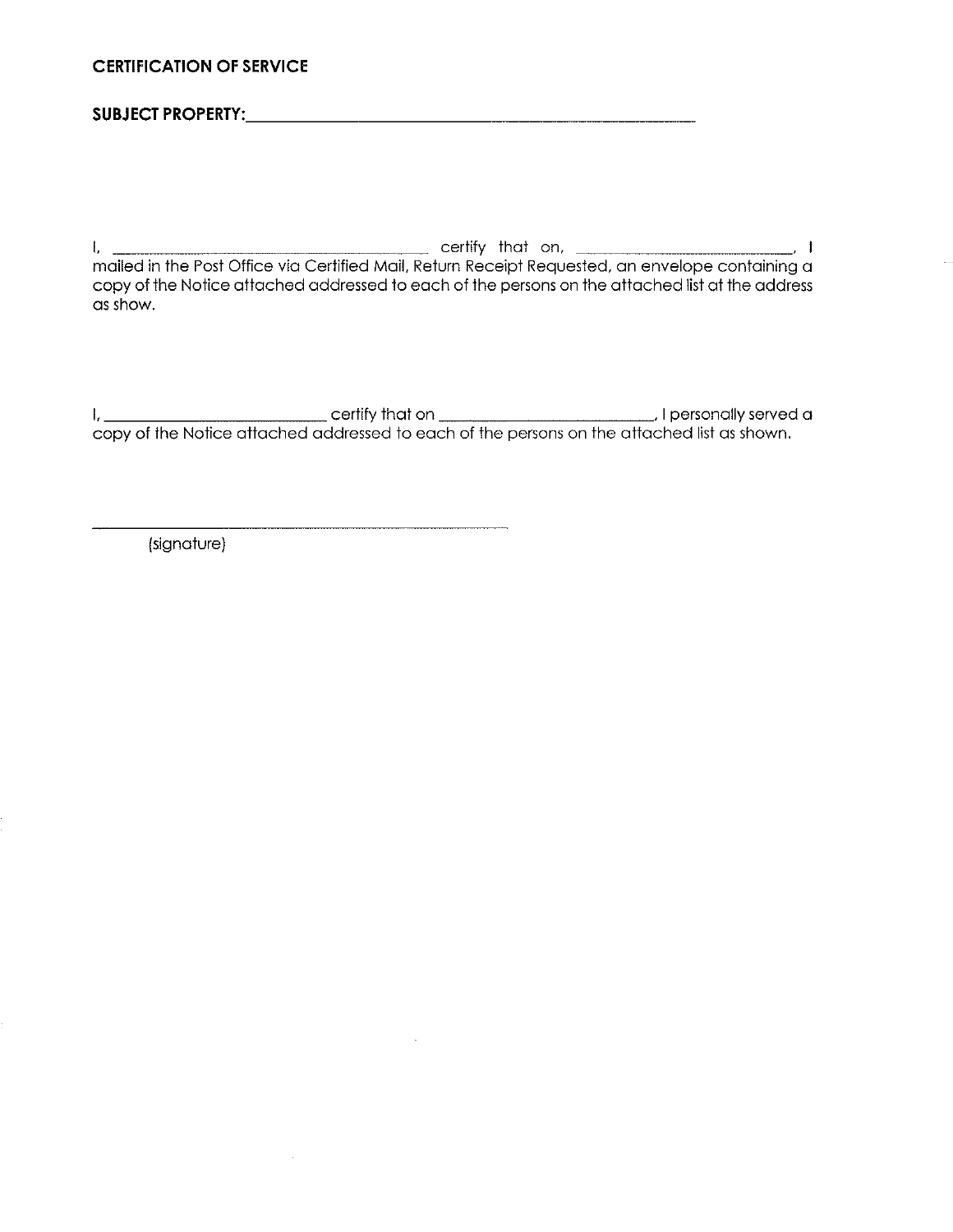

# **Borough of Park Ridge**

53 Park Avenue Park Ridge, NJ 07656 (201) 391-5673

# **INTRODUCTION**

New Jersey law dictates the public hearing process for both the Planning Board and the Zoning Board of Adjustment.

#### **APPLICATIONS**

- Upon submission, each application is assigned a number.
- The Land Use Office has 45 days in which to deem an application complete; at which time an applicant will be given a hearing date.
- When the Chair calls an application, the applicant and/or attorney comes forward, and states their narne(s) for the record. Please note, corporate entities must be represented by counsel.
- The applicant/attorney provides a brief overview of the proposal and calls their witnesses.
- Each expert witness states his/her narne and occupation. is sworn in, and presents professional credentials to the Board.
- Once the witness' credentials are accepted by the Board, they may testify.
- The applicant's attorney will ask questions of each the expert witness to elicit their testimony.
- The Board and its professional staff will also ask questions of the witnesses.

#### **AGENDA**

A printed Agenda shows the order in which iterns will be heard or discussed. The Chair rnay change the order. Should any items on the Agenda not get heard or require additional time, a continuation date is announced for any uncompleted applications. Generally, this announcement satisfies the Public Notice requirement. Agendas can be found on the Planning Board and Zoning Board of Adjustment website.

#### **THE CHAIRMAN**

The Chair will open the meeting and make any announcements at this time. He may note changes in the agenda and announce new hearing dates for matters that are adjourned. The meeting will then be open to the public. At this time any person rnay address the Board about a matter **not** being addressed on the agenda. Matters listed on the agenda will be opened for discussion at the appropriate time during the meeting. If a member of the public has a general question or special issue that they want to bring to the attention of the Board, as long as it is not related to any item on the agenda, they may come forward at this time.

#### **PROCEDURE**

The Planning Board and the Zoning Board of Adjustment are quasi-judicial bodies. The Boards operate similarly to, but not as strictly as a court of law. The Chair runs the proceedings as a judge might and the Board acts like a jury that votes on a final decision to approve or deny the relief being requested. The applicant provides testimony and will also have expert witnesses testify and introduce evidence in support of the case. During each presentation there will be an opportunity to **question the witness about his testimony.** At this tirne. the Board and the public are limited to **questions only.** After each witness has provided testimony and answered questions, the Chair will open the meeting to the public for **general comments and statements. This is the appropriate time for a member of the public to express an opinion about the application, or offer Information or materials for the Board's consideration.** 

#### **CROSS-EXAMINATION**

The Board, its staff, and members of the public, have the right to cross-examine each witness after they have completed their testimony. The applicant, their professionals and others having legal rights can also be crossexamined. Thus, statements should be **supportable** and **factual.** The Board is legally required to act on an application based upon the findings of fact and the proofs according to law that are presented to thern. **Although the Board may take public input Into account. II cannot and does not act solely based on public support or opposition.** The Board cannot make decisions based upon financial considerations such as "ratables" or "tax" revenues.